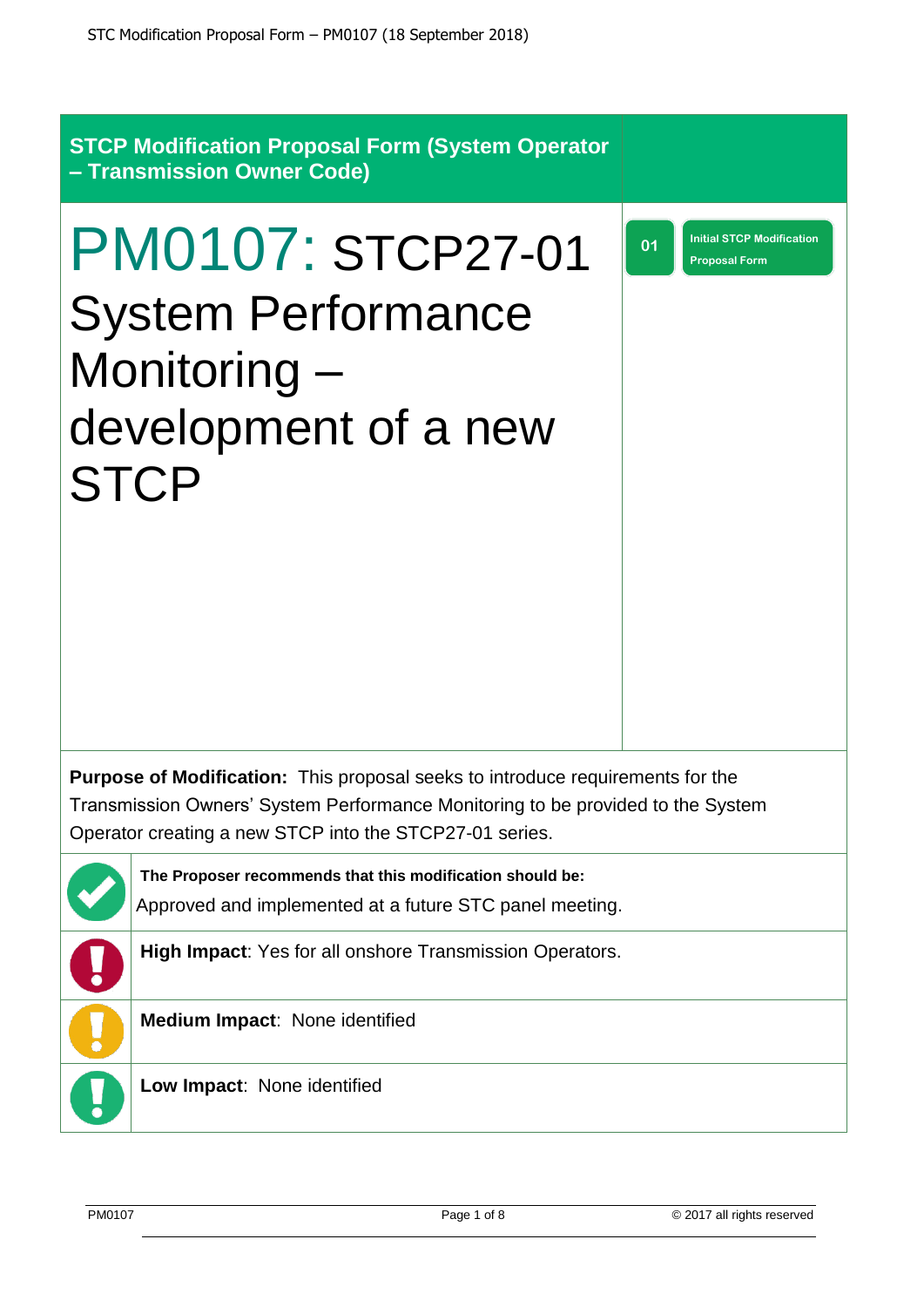| <b>Contents</b>                                                                                                                                                                                                                                       |                    | <b>Any questions?</b>                                                                                                                                                                                             |
|-------------------------------------------------------------------------------------------------------------------------------------------------------------------------------------------------------------------------------------------------------|--------------------|-------------------------------------------------------------------------------------------------------------------------------------------------------------------------------------------------------------------|
| <b>Summary</b><br>1<br>$\overline{2}$<br><b>Governance</b><br><b>Why Change?</b><br>3<br><b>Impacts &amp; Other Considerations</b><br>4<br><b>Solution</b><br>5<br><b>Implementation</b><br>6<br><b>Legal Text</b><br>7<br><b>Recommendation</b><br>8 |                    | Contact:<br>$\overline{\mathbf{3}}$<br><b>Code Administrator</b><br>4<br>4<br>Lurrentia. Walker@na<br>tionalgrid.com<br>5<br>7<br>07976 940 855<br>$\overline{7}$<br>8<br>Proposer:<br>8<br><b>Fiona Williams</b> |
| <b>References</b><br>9<br><b>Timetable</b>                                                                                                                                                                                                            |                    | 8<br>LO<br>Fiona. Williams@nati<br>onalgrid.com                                                                                                                                                                   |
| 01926 653412<br>The Code Administrator recommends the following timetable:                                                                                                                                                                            |                    |                                                                                                                                                                                                                   |
| Proposal Form Submitted to<br>Code Administrator for review                                                                                                                                                                                           | 10 September 2018  |                                                                                                                                                                                                                   |
| Proposal form submitted to<br><b>STC Panel Secretary</b>                                                                                                                                                                                              | 18 September 2018  |                                                                                                                                                                                                                   |
| STCP's are presented and<br>approved by the Panel                                                                                                                                                                                                     | 26 September 2018  |                                                                                                                                                                                                                   |
| Sign off                                                                                                                                                                                                                                              | By 10 October 2018 |                                                                                                                                                                                                                   |
| Implementation                                                                                                                                                                                                                                        | By 31 October 2018 |                                                                                                                                                                                                                   |

# Impact on Core Industry Documentation.

*Please mark the relevant boxes with an "x" and provide any supporting information*



**Grid Code**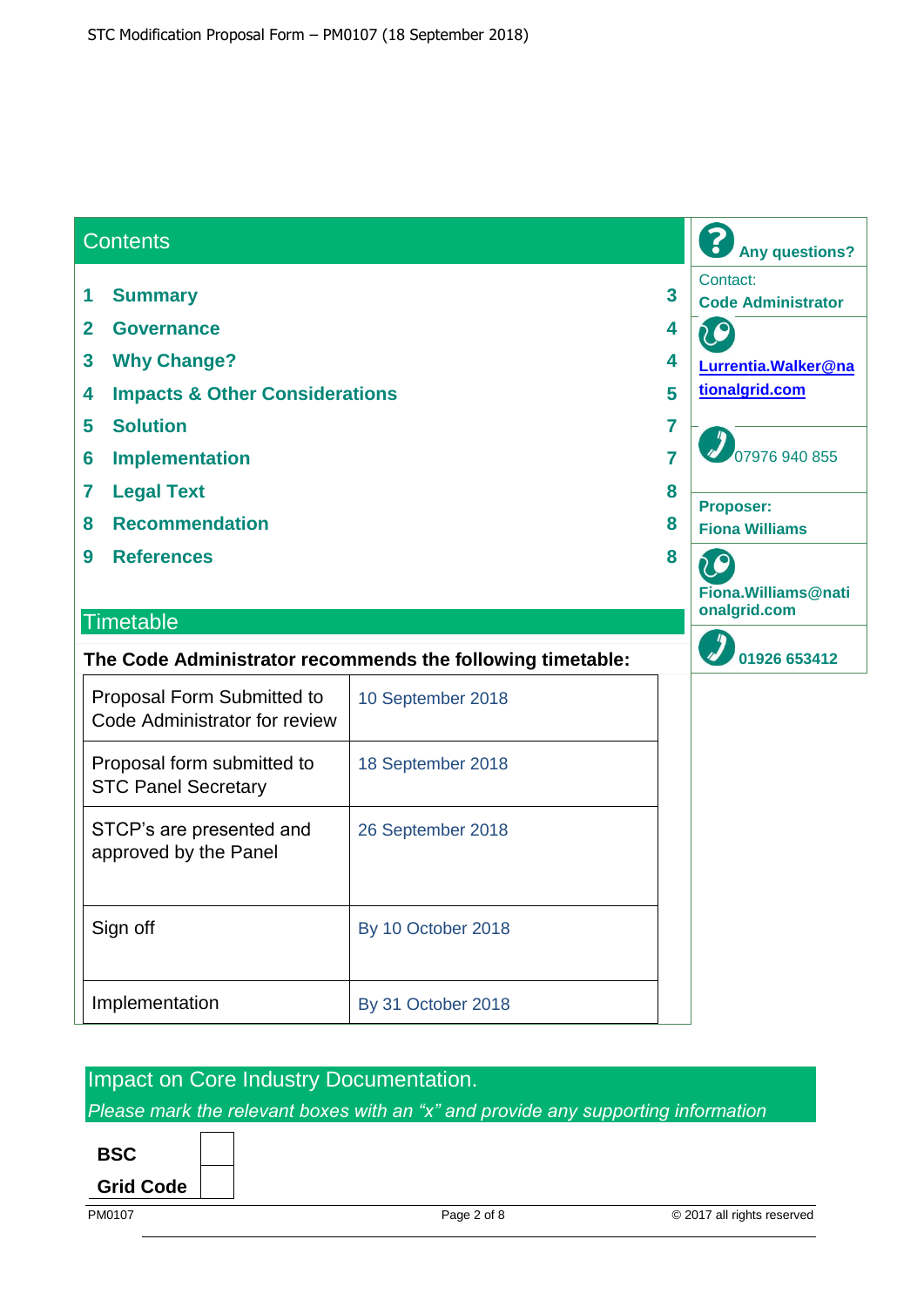

This new STCP is not expected to affect any other core industry document.

# **1 Summary**

### **Defect**

- As a result of growing volumes of asynchronous generation, the continued reduction in system inertia and increasing levels of variability in system power flows, the electricity network is markedly more complicated to operate and control.
- The current policy of National Grid (NG) (as the System Operator (SO)) of requiring any user greater than five times large (large being defined as 100MW in England & Wales, 30MW in SPT and 10 MW in SHE-T) to provide system monitoring, is no longer effective. This approach, combined with the relatively small number of new large connections, has led to poor inconsistent geographic coverage of the GB network.

### **What**

A common methodology should be agreed by the SO and TOs and codified as a new STCP.

### **Why**

Codification will ensure both transparency and common application of the methodology. This will reduce the risk of differences across each TO and of potential discrimination to Users.

#### **How**

Prior to submission a series of Workshops have been held with NGET, SPT and SHET to develop a common methodology. Workgroups have been ongoing since the beginning of February 2018 and the outcome of this is the proposed new STCP27-01. It was agreed that radially connected OFTOs need not be involved since offshore monitoring will be provided by the generator and at the onshore GSP the onshore TO will provide the monitoring. All onshore TOs were agreeable to pursue this proposal via a workgroup. Ofgem have not been consulted at this stage.

- NGET proposes that Transmission Owners (TO) provide system performance monitoring data to the SO in a manner which benefits both the SO and TO.
- A new STCP has been created by the workgroup which formalises the data sharing arrangement.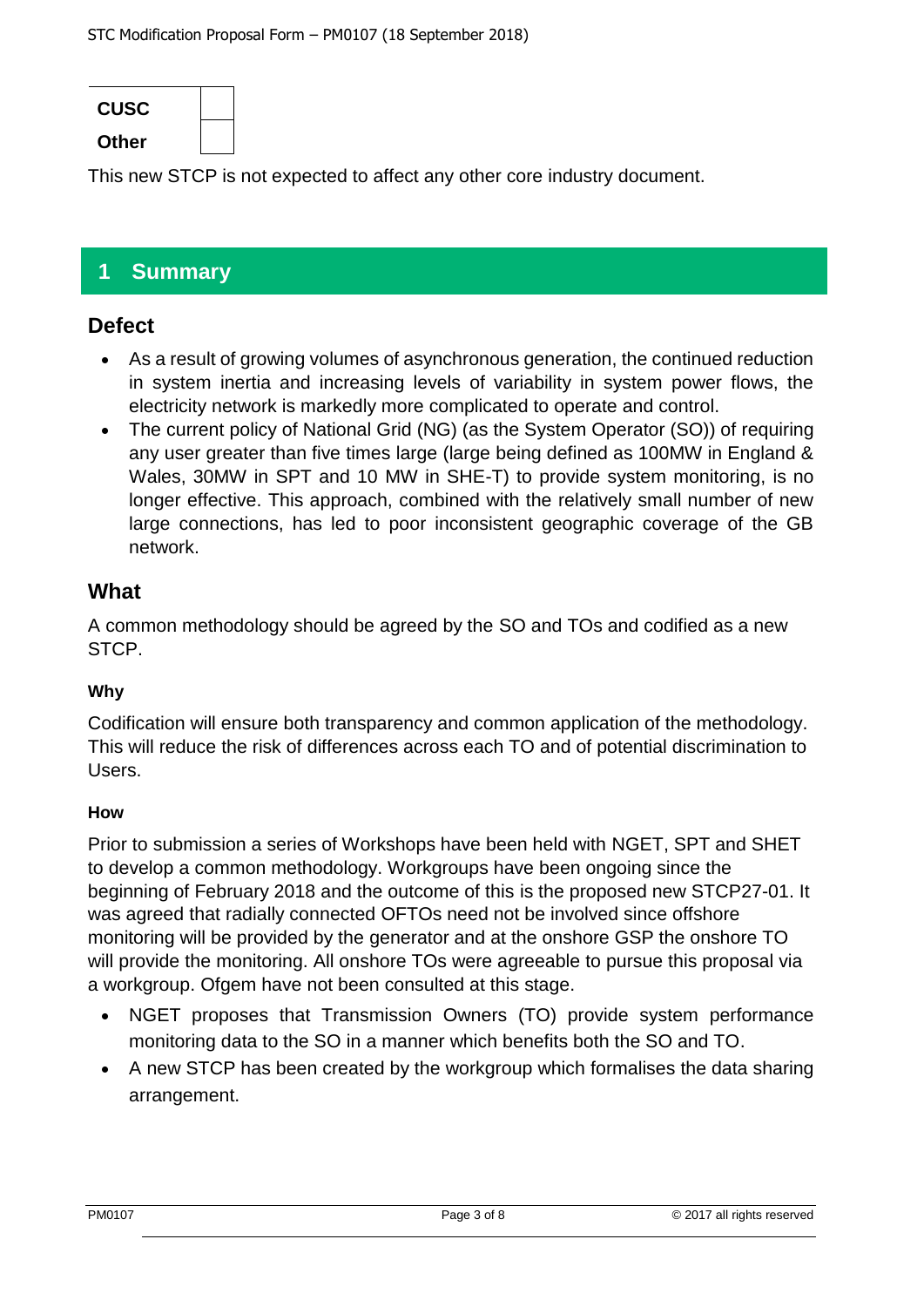## **2 Governance**

Section B 7.3 states amendments for an STCP need approval from the STC Modification Panel. The Proposer recommends that this modification should be approved and implemented at a future 2018 STC Panel meeting.

## **3 Why Change?**

This new STCP27-01 aims to provide all parties with appropriate and accurate data to monitor and improve the electricity networks performance and reliability. This will help to ensure secure operation, optimum network utilisation and the ability to clearly identify the cause and sequencing of system-disturbance events. It will also enable the TOs to accurately monitor the performance of their assets and to instigate preventative actions where required.

Continual monitoring and tuning of the power system's performance, in line with the expected behaviour from offline models, is now vital to the secure operation of future power networks. Increased visibility and understanding of emerging system conditions in real-time is also necessary. The information from System Monitoring equipment will be used in post-event analysis to validate the system's performance in line with the Security and Quality of Supply Standard (SQSS) and then compared with the expected system behaviour, as determined by system models. In addition, the information gathered will allow assessment of future networks as outlined in the System Operability Framework (SOF).

The information will also be used in real-time by the Electricity National Control Centre (ENCC) for oscillatory stability monitoring, enhanced state estimation and Negative Phase Sequence (NPS) monitoring and location identification.

This will be achieved in real-time:

- By the ENCC having enhanced visibility of emerging system conditions
	- o Good quality voltage data showing voltage changes, excursions and oscillations
	- o Dynamic and transient stability issues
	- o Oscillatory stability analysis
	- o Frequency monitoring
	- o Phase unbalance
	- o Enhanced state estimation

This will be achieved offline:

- Through enhanced post-event analysis of system events:
	- o Frequency events and RoCoF/inertia studies
	- $\circ$  Stability studies the source/cause of oscillations and the impact to the wider system
- Greater understanding of the systems performance will enable improvements to system models: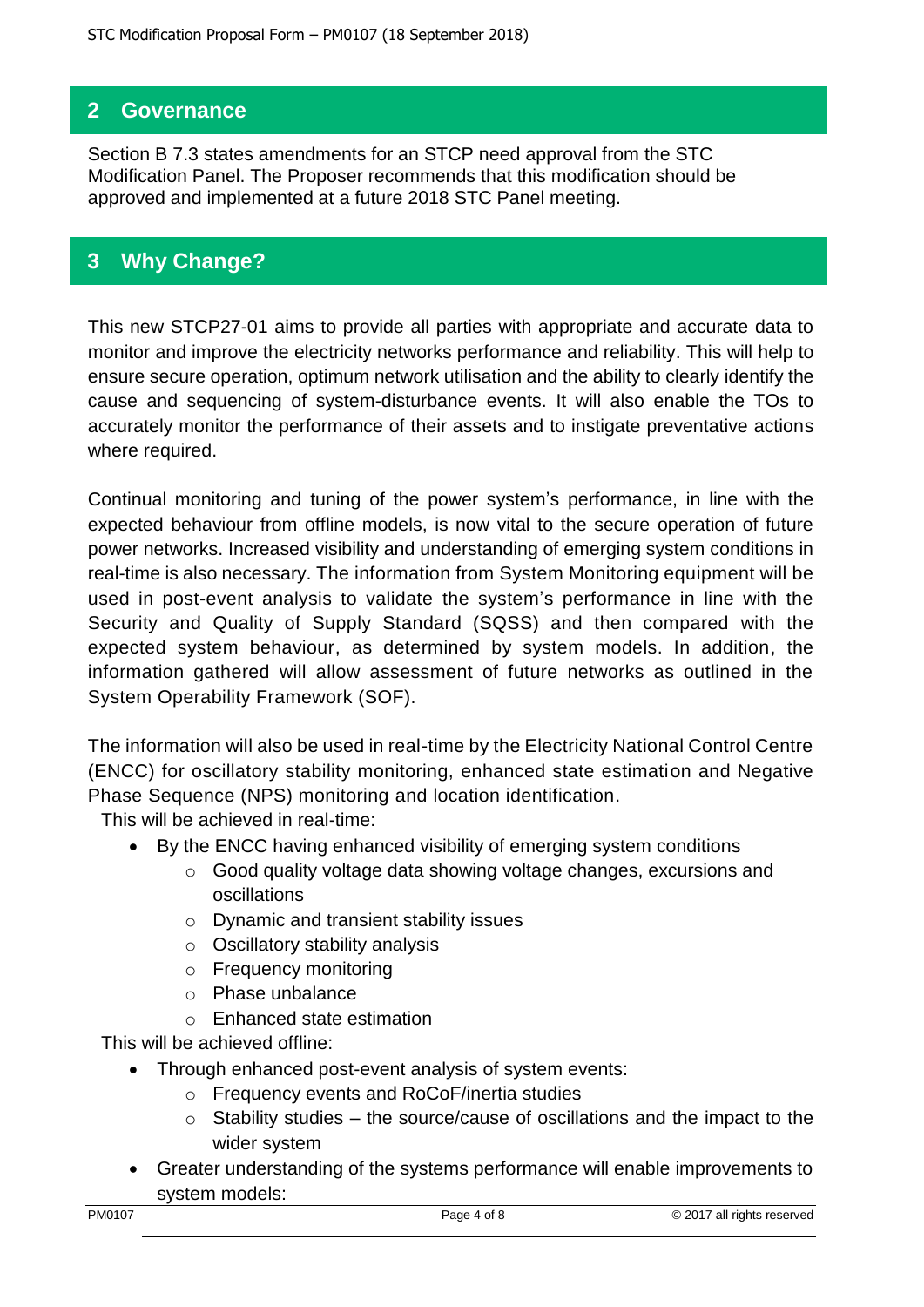Offline Modelling and Analysis – improving our understanding of post-fault system behaviour to enable greater utilisation of system assets and enable improved base- lining of system behaviour. This will also enable great improvements to future network studies.

The experience of Transmission System Operators (TSO) globally has shown that large scale blackouts could have been avoided if enhanced monitoring through synchronised Phasor Measurement Units (PMU) had been employed<sup>1</sup>. The devices measure three phase voltage, current (magnitude and phase), frequency and rate of change of frequency (RoCoF) at typical rates of 50Hz/60Hz, providing wide area visibility of emerging system events facilitating direct comparisons with power system models. This is in comparison with typical Supervisory Control and Data Acquisition (SCADA) systems, which monitor at an update rate of between 4 – 10 seconds.

## **4 Impacts & Other Considerations**

#### **STC Parties' Assessments**

#### **National Grid (SO)**

Would provide increased visibility of system behaviour. Need to develop a system of collecting data.

#### **National Grid (TO)**

Would require investment on the network in areas of poor coverage.

#### **Offshore Transmission Owners (OFTOs)**

No impact, while OFTOs are radially connected, there will be sufficient monitoring from the offshore generator and the onshore GSP.

#### **Scottish Hydro Electric Transmission plc (SHET)**

Would need to complete work on connectivity with current monitoring devices.

#### **SP Transmission Limited (SPT)**

Limited impact since system monitoring is very developed in SP area.

#### **Impact on STC/STCPs**

A new STCP is required to specify SO data requirements

#### **Relevant Objectives**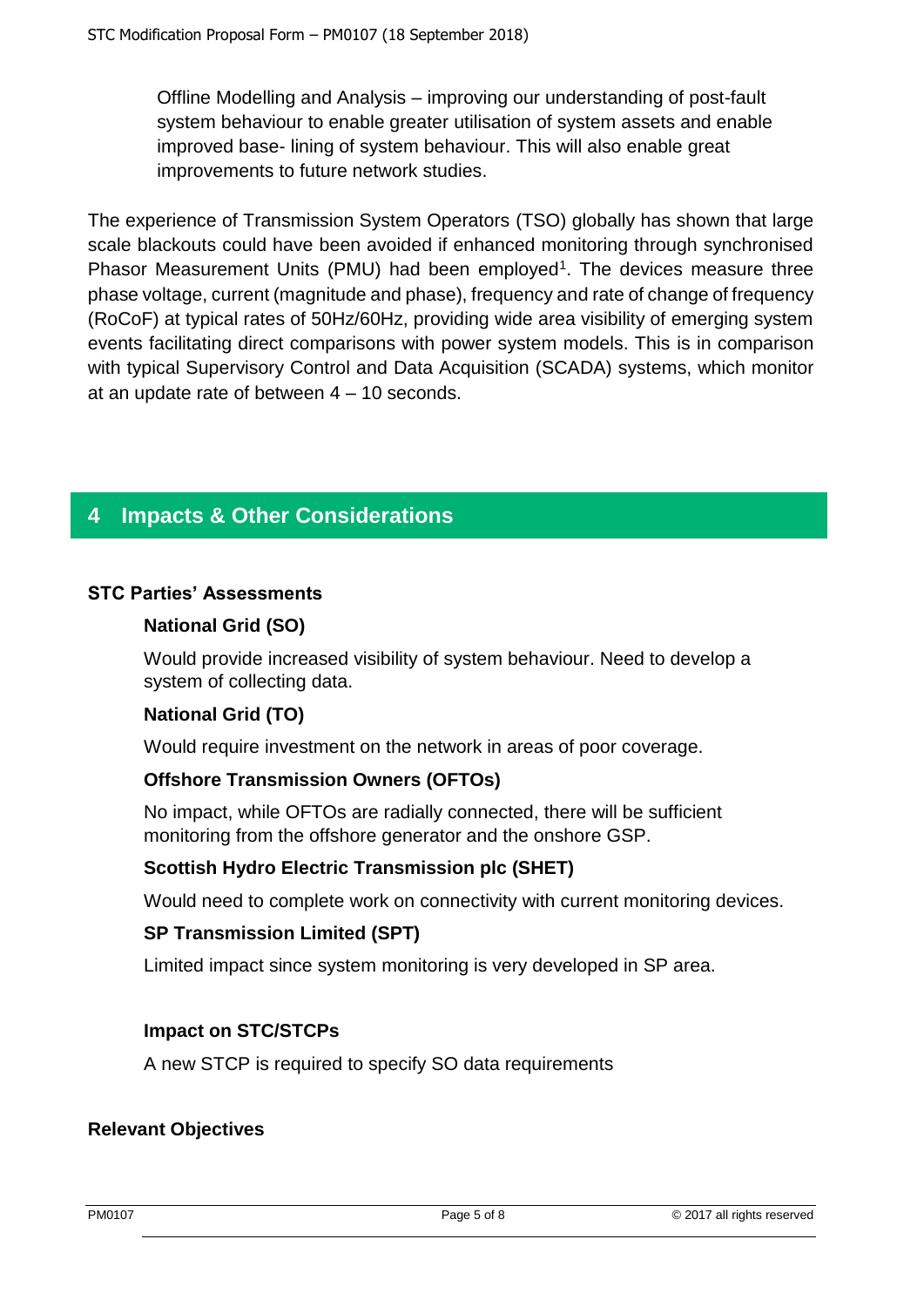| Impact of the modification on the STC Applicable Objectives and STCP |  |
|----------------------------------------------------------------------|--|
| <b>Assessment Criteria:</b>                                          |  |

| <b>Relevant STC Objective</b>                                                                                                                                                                         | Identified impact |
|-------------------------------------------------------------------------------------------------------------------------------------------------------------------------------------------------------|-------------------|
| (a) efficient discharge of the obligations imposed upon<br>transmission licensees by transmission licences and the Act                                                                                | positive          |
| (b) development, maintenance and operation of an efficient,<br>economical and coordinated system of electricity<br>transmission                                                                       | positive          |
| (c) facilitating effective competition in the generation and supply<br>of electricity, and (so far as consistent therewith) facilitating<br>such competition in the distribution of electricity       | <b>None</b>       |
| (d) protection of the security and quality of supply and safe<br>operation of the national electricity transmission system<br>insofar as it relates to interactions between transmission<br>licensees | positive          |
| (e) promotion of good industry practice and efficiency in the<br>implementation and administration of the arrangements<br>described in the STC.                                                       | positive          |
| (f) facilitation of access to the national electricity transmission<br>system for generation not yet connected to the national<br>electricity transmission system or distribution system;             | positive          |
| (g) compliance with the Electricity Regulation and any relevant<br>legally binding decision of the European Commission and/or<br>the Agency.                                                          | positive          |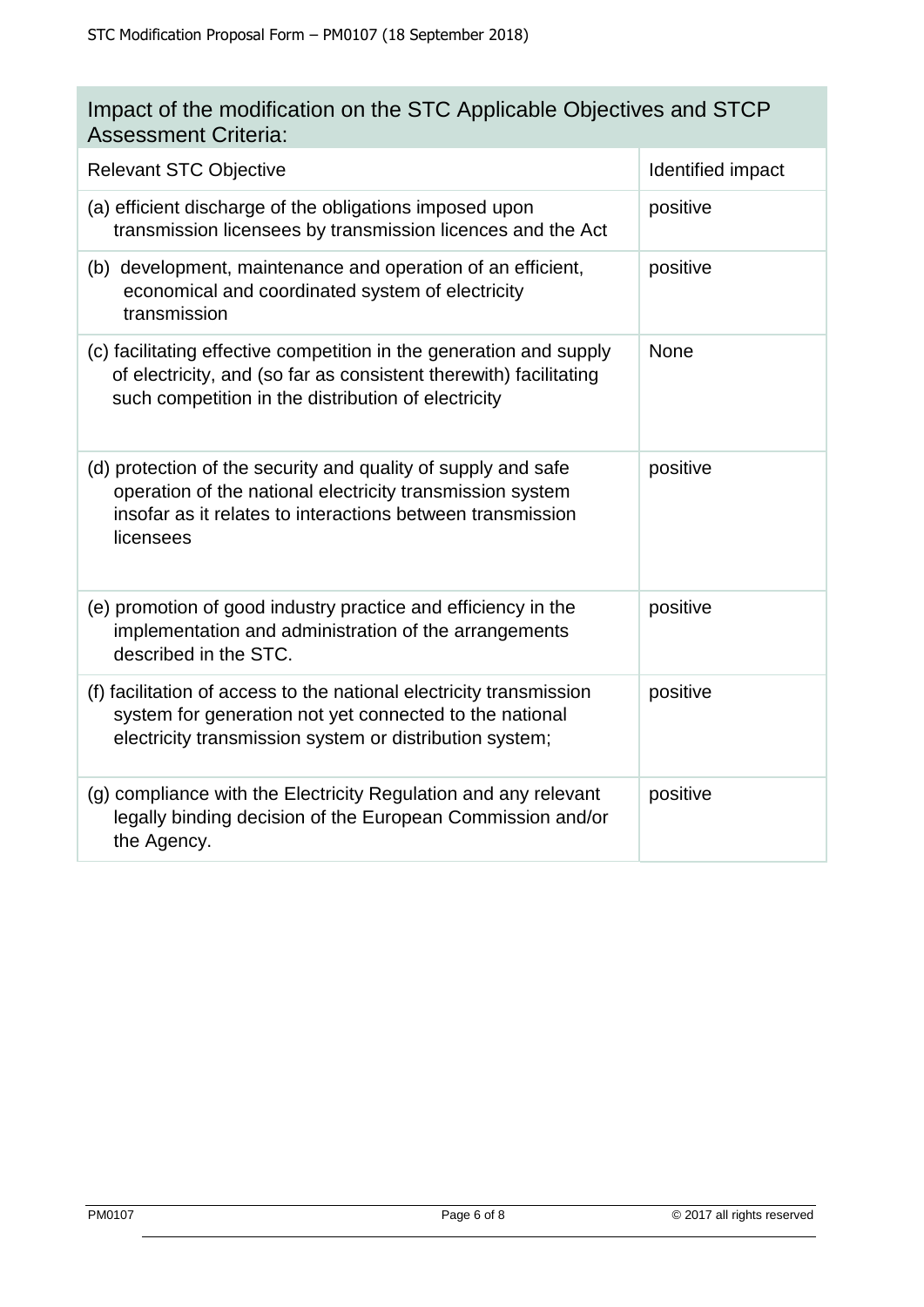In addition for an STCP Change, Section B 7.3.2 details that the following should be considered:

| <b>Provision</b>                                                                                                                                                                                                                               | View of the Proposer |
|------------------------------------------------------------------------------------------------------------------------------------------------------------------------------------------------------------------------------------------------|----------------------|
| the amendment or addition does not<br>impair, frustrate or invalidate the<br>provisions of the Code                                                                                                                                            | N/A                  |
| the amendment or addition does not<br>impose new obligations or liabilities or<br>restrictions of a material nature on<br>Relevant Parties which are not subsidiary<br>to the rights and obligations of the<br>Relevant Parties under the Code | disagree             |
| the amendment or addition is not<br>inconsistent or in conflict with the Code,<br><b>Transmission Licence Conditions or other</b><br>relevant statutory requirements                                                                           | N/A                  |
| the Relevant Party Representatives deem<br>that the amendment or addition is<br>appropriate to support compliance with<br>the Code                                                                                                             | Agree                |

The Proposer believes that this change will better facilitate relevant objective(s) A & E and Section B 7.3.2 is satisfied.

## **5 Solution**

A new STCP which defines the provision and exchange of data between NGET and the TOs by the installation of synchronised measurement devices at each Grid Supply Point (GSP), Interconnector and transmission connected generator.

## **6 Implementation**

The new STCP27-01 would be implemented following approval from the STC Panel.